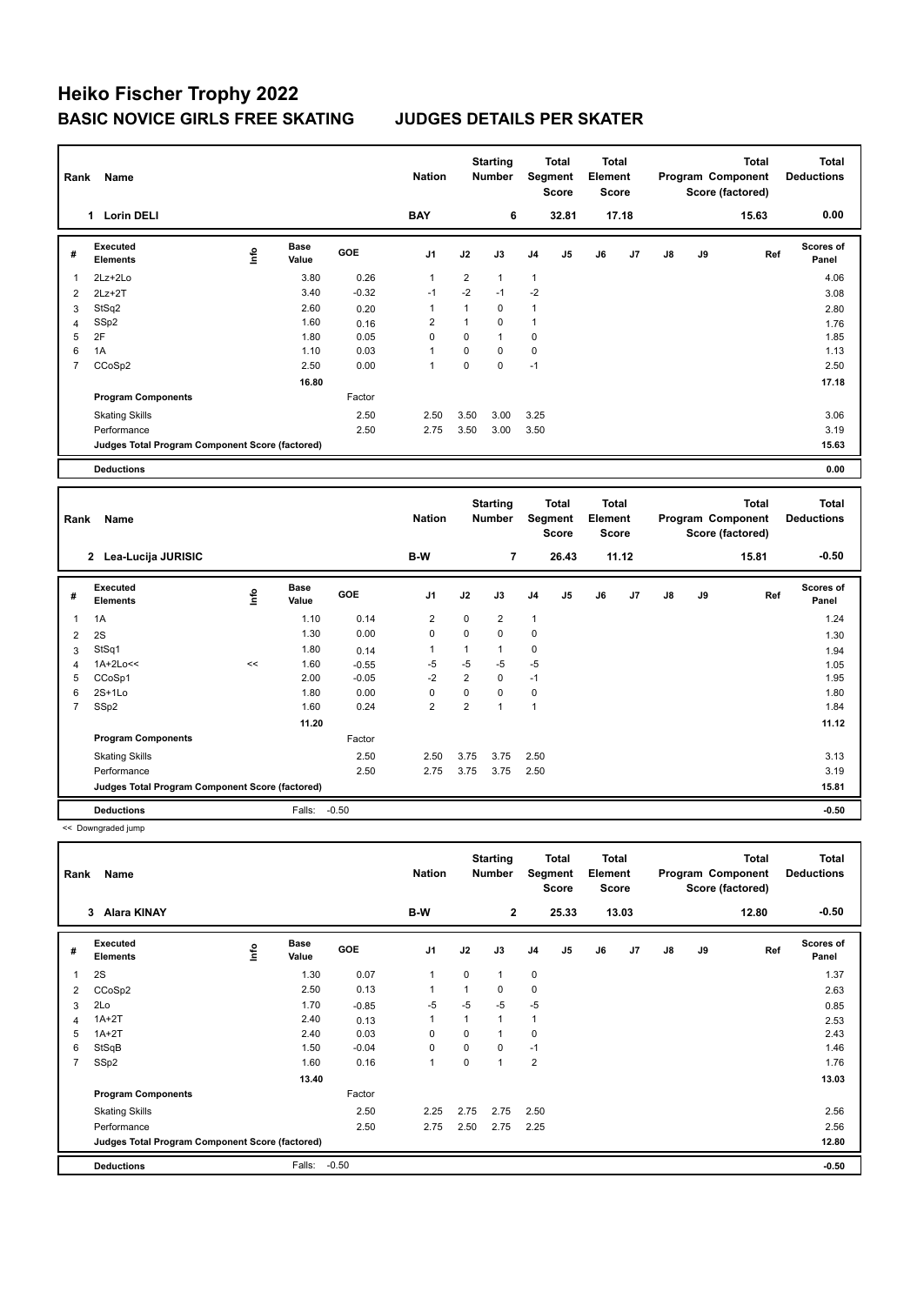| Rank | Name                                            |            |                      |            | <b>Nation</b>  |             | <b>Starting</b><br>Number |                | Total<br>Segment<br><b>Score</b> | Total<br>Element<br><b>Score</b> |                |               |    | <b>Total</b><br>Program Component<br>Score (factored) | <b>Total</b><br><b>Deductions</b> |
|------|-------------------------------------------------|------------|----------------------|------------|----------------|-------------|---------------------------|----------------|----------------------------------|----------------------------------|----------------|---------------|----|-------------------------------------------------------|-----------------------------------|
|      | 4 Sophia KUHLMANN                               |            |                      |            | B-W            |             | 17                        |                | 22.61                            |                                  | 10.26          |               |    | 12.35                                                 | 0.00                              |
| #    | Executed<br><b>Elements</b>                     | <b>Lin</b> | <b>Base</b><br>Value | <b>GOE</b> | J <sub>1</sub> | J2          | J3                        | J <sub>4</sub> | J <sub>5</sub>                   | J6                               | J <sub>7</sub> | $\mathsf{J}8$ | J9 | Ref                                                   | <b>Scores of</b><br>Panel         |
| 1    | 2S<                                             | $\prec$    | 1.04                 | $-0.29$    | $-2$           | $-3$        | $-3$                      | $-3$           |                                  |                                  |                |               |    |                                                       | 0.75                              |
| 2    | CCoSp2                                          |            | 2.50                 | 0.25       | $\overline{2}$ | 1           | $\mathbf{1}$              | $\mathbf 0$    |                                  |                                  |                |               |    |                                                       | 2.75                              |
| 3    | 1Lz                                             |            | 0.60                 | 0.02       | 0              | 0           | 1                         | 0              |                                  |                                  |                |               |    |                                                       | 0.62                              |
| 4    | SSp2                                            |            | 1.60                 | 0.08       | $\overline{1}$ | 0           | 0                         | 1              |                                  |                                  |                |               |    |                                                       | 1.68                              |
| 5    | $1A+1Lo$                                        |            | 1.60                 | 0.00       | 0              | $\Omega$    | 0                         | 0              |                                  |                                  |                |               |    |                                                       | 1.60                              |
| 6    | $1A+1T$                                         |            | 1.50                 | $-0.06$    | $-1$           | $\mathbf 0$ | 0                         | $-1$           |                                  |                                  |                |               |    |                                                       | 1.44                              |
| 7    | StSqB                                           |            | 1.50                 | $-0.08$    | $-1$           | 0           | 0                         | $-1$           |                                  |                                  |                |               |    |                                                       | 1.42                              |
|      |                                                 |            | 10.34                |            |                |             |                           |                |                                  |                                  |                |               |    |                                                       | 10.26                             |
|      | <b>Program Components</b>                       |            |                      | Factor     |                |             |                           |                |                                  |                                  |                |               |    |                                                       |                                   |
|      | <b>Skating Skills</b>                           |            |                      | 2.50       | 2.00           | 2.75        | 2.75                      | 2.00           |                                  |                                  |                |               |    |                                                       | 2.38                              |
|      | Performance                                     |            |                      | 2.50       | 2.25           | 3.00        | 2.75                      | 2.25           |                                  |                                  |                |               |    |                                                       | 2.56                              |
|      | Judges Total Program Component Score (factored) |            |                      |            |                |             |                           |                |                                  |                                  |                |               |    |                                                       | 12.35                             |
|      | <b>Deductions</b>                               |            |                      |            |                |             |                           |                |                                  |                                  |                |               |    |                                                       | 0.00                              |

< Under-rotated jump

| Rank | Name                                            |       |                      |         | <b>Nation</b>  |      | <b>Starting</b><br><b>Number</b> |                | <b>Total</b><br>Segment<br><b>Score</b> | <b>Total</b><br>Element<br><b>Score</b> |                |               |    | <b>Total</b><br>Program Component<br>Score (factored) | <b>Total</b><br><b>Deductions</b> |
|------|-------------------------------------------------|-------|----------------------|---------|----------------|------|----------------------------------|----------------|-----------------------------------------|-----------------------------------------|----------------|---------------|----|-------------------------------------------------------|-----------------------------------|
|      | 5<br>Serena GALLINA                             |       |                      |         | B-W            |      | 10                               |                | 21.71                                   |                                         | 9.83           |               |    | 11.88                                                 | 0.00                              |
| #    | <b>Executed</b><br><b>Elements</b>              | ١m    | <b>Base</b><br>Value | GOE     | J <sub>1</sub> | J2   | J3                               | J <sub>4</sub> | J5                                      | J6                                      | J <sub>7</sub> | $\mathsf{J}8$ | J9 | Ref                                                   | <b>Scores of</b><br>Panel         |
| 1    | $1A+1Lo$                                        |       | 1.60                 | 0.00    | 0              | 0    | 0                                | 0              |                                         |                                         |                |               |    |                                                       | 1.60                              |
| 2    | 2S<                                             | $\,<$ | 1.04                 | $-0.24$ | $-3$           | $-2$ | $-2$                             | $-2$           |                                         |                                         |                |               |    |                                                       | 0.80                              |
| 3    | 1A                                              |       | 1.10                 | 0.00    | 0              | 0    | 0                                | 0              |                                         |                                         |                |               |    |                                                       | 1.10                              |
| 4    | SSp2                                            |       | 1.60                 | 0.12    | 2              | 0    | 0                                | $\overline{1}$ |                                         |                                         |                |               |    |                                                       | 1.72                              |
| 5    | StSqB                                           |       | 1.50                 | $-0.04$ | 0              | 0    | 0                                | $-1$           |                                         |                                         |                |               |    |                                                       | 1.46                              |
| 6    | $1Lz+1T$                                        |       | 1.00                 | 0.03    | 1              | 0    | 1                                | 0              |                                         |                                         |                |               |    |                                                       | 1.03                              |
| 7    | CCoSp2                                          |       | 2.50                 | $-0.38$ | -3             | $-1$ | $-1$                             | $-1$           |                                         |                                         |                |               |    |                                                       | 2.12                              |
|      |                                                 |       | 10.34                |         |                |      |                                  |                |                                         |                                         |                |               |    |                                                       | 9.83                              |
|      | <b>Program Components</b>                       |       |                      | Factor  |                |      |                                  |                |                                         |                                         |                |               |    |                                                       |                                   |
|      | <b>Skating Skills</b>                           |       |                      | 2.50    | 2.25           | 2.50 | 2.50                             | 2.00           |                                         |                                         |                |               |    |                                                       | 2.31                              |
|      | Performance                                     |       |                      | 2.50    | 2.50           | 2.50 | 2.50                             | 2.25           |                                         |                                         |                |               |    |                                                       | 2.44                              |
|      | Judges Total Program Component Score (factored) |       |                      |         |                |      |                                  |                |                                         |                                         |                |               |    |                                                       | 11.88                             |
|      | <b>Deductions</b>                               |       |                      |         |                |      |                                  |                |                                         |                                         |                |               |    |                                                       | 0.00                              |

< Under-rotated jump

| Rank           | Name                                            |      |                      |            | <b>Nation</b>  |                | <b>Starting</b><br><b>Number</b> |                | Total<br>Segment<br><b>Score</b> | Total<br>Element<br><b>Score</b> |                |               |    | <b>Total</b><br>Program Component<br>Score (factored) | <b>Total</b><br><b>Deductions</b> |
|----------------|-------------------------------------------------|------|----------------------|------------|----------------|----------------|----------------------------------|----------------|----------------------------------|----------------------------------|----------------|---------------|----|-------------------------------------------------------|-----------------------------------|
|                | Sofiia BESARAB<br>6                             |      |                      |            | B-W            |                | 4                                |                | 21.22                            |                                  | 8.87           |               |    | 12.35                                                 | 0.00                              |
| #              | Executed<br><b>Elements</b>                     | ١nf٥ | <b>Base</b><br>Value | <b>GOE</b> | J <sub>1</sub> | J2             | J3                               | J <sub>4</sub> | J <sub>5</sub>                   | J6                               | J <sub>7</sub> | $\mathsf{J}8$ | J9 | Ref                                                   | <b>Scores of</b><br>Panel         |
| 1              | 1A                                              |      | 1.10                 | 0.17       | 2              | $\overline{2}$ | 1                                | $\overline{1}$ |                                  |                                  |                |               |    |                                                       | 1.27                              |
| 2              | 2S                                              |      | 1.30                 | $-0.26$    | -3             | $-2$           | $-2$                             | $-1$           |                                  |                                  |                |               |    |                                                       | 1.04                              |
| 3              | CCoSp2                                          |      | 2.50                 | $-0.06$    | $-1$           | $\Omega$       | 0                                | $\mathbf 0$    |                                  |                                  |                |               |    |                                                       | 2.44                              |
| 4              | $2S+1Lo$                                        |      | 1.80                 | $-0.46$    | -3             | $-4$           | $-3$                             | $-4$           |                                  |                                  |                |               |    |                                                       | 1.34                              |
| 5              | $1A+1T$                                         |      | 1.50                 | $-0.03$    | $\mathbf 0$    | $\Omega$       | 0                                | $-1$           |                                  |                                  |                |               |    |                                                       | 1.47                              |
| 6              | StSqB                                           |      | 1.50                 | $-0.19$    | $-2$           | $-1$           | $-1$                             | $-1$           |                                  |                                  |                |               |    |                                                       | 1.31                              |
| $\overline{7}$ | SSp                                             |      | 0.00                 | 0.00       | ۰              |                |                                  |                |                                  |                                  |                |               |    |                                                       | 0.00                              |
|                |                                                 |      | 9.70                 |            |                |                |                                  |                |                                  |                                  |                |               |    |                                                       | 8.87                              |
|                | <b>Program Components</b>                       |      |                      | Factor     |                |                |                                  |                |                                  |                                  |                |               |    |                                                       |                                   |
|                | <b>Skating Skills</b>                           |      |                      | 2.50       | 2.25           | 3.00           | 2.50                             | 2.00           |                                  |                                  |                |               |    |                                                       | 2.44                              |
|                | Performance                                     |      |                      | 2.50       | 2.25           | 2.75           | 2.50                             | 2.50           |                                  |                                  |                |               |    |                                                       | 2.50                              |
|                | Judges Total Program Component Score (factored) |      |                      |            |                |                |                                  |                |                                  |                                  |                |               |    |                                                       | 12.35                             |
|                | <b>Deductions</b>                               |      |                      |            |                |                |                                  |                |                                  |                                  |                |               |    |                                                       | 0.00                              |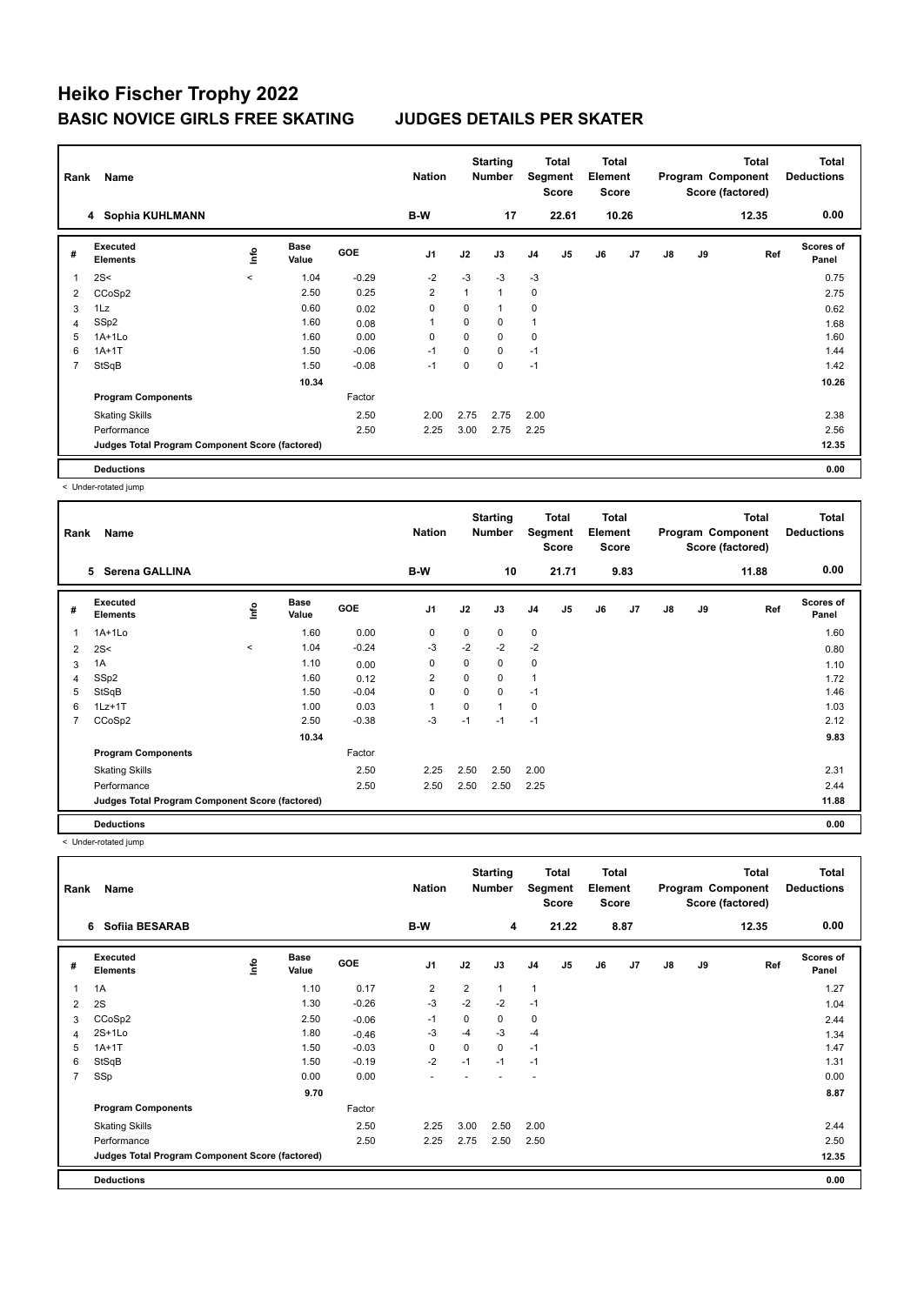| Rank           | Name                                            |      |                      |            | <b>Nation</b>  |                | <b>Starting</b><br><b>Number</b> |                | <b>Total</b><br>Segment<br><b>Score</b> | Element | <b>Total</b><br><b>Score</b> |    |    | <b>Total</b><br>Program Component<br>Score (factored) |     | <b>Total</b><br><b>Deductions</b> |
|----------------|-------------------------------------------------|------|----------------------|------------|----------------|----------------|----------------------------------|----------------|-----------------------------------------|---------|------------------------------|----|----|-------------------------------------------------------|-----|-----------------------------------|
|                | 7 Emilia GALLINA                                |      |                      |            | B-W            |                | 8                                |                | 20.74                                   |         | 9.78                         |    |    | 10.96                                                 |     | 0.00                              |
| #              | Executed<br><b>Elements</b>                     | lnfo | <b>Base</b><br>Value | <b>GOE</b> | J1             | J2             | J3                               | J4             | J5                                      | J6      | J7                           | J8 | J9 |                                                       | Ref | Scores of<br>Panel                |
| 1              | 1Lz                                             |      | 0.60                 | 0.00       | $\mathbf 0$    | $\mathbf 0$    | 0                                | 0              |                                         |         |                              |    |    |                                                       |     | 0.60                              |
| 2              | $1A+1Lo$                                        |      | 1.60                 | $-0.03$    | $\mathbf 0$    | $\mathbf 0$    | 0                                | $-1$           |                                         |         |                              |    |    |                                                       |     | 1.57                              |
| 3              | SSp2                                            |      | 1.60                 | 0.08       | $\Omega$       | $\mathbf{1}$   | 0                                | $\mathbf{1}$   |                                         |         |                              |    |    |                                                       |     | 1.68                              |
| $\overline{4}$ | 1A                                              |      | 1.10                 | 0.00       | $\mathbf 0$    | 0              | 0                                | $\mathsf 0$    |                                         |         |                              |    |    |                                                       |     | 1.10                              |
| 5              | StSqB                                           |      | 1.50                 | $-0.08$    | $\mathbf 0$    | $\mathbf 0$    | 0                                | $-2$           |                                         |         |                              |    |    |                                                       |     | 1.42                              |
| 6              | $1F+1T$                                         |      | 0.90                 | 0.01       | $\mathbf 0$    | $\mathbf 0$    | $\mathbf{1}$                     | $\mathsf 0$    |                                         |         |                              |    |    |                                                       |     | 0.91                              |
| $\overline{7}$ | CCoSp2                                          |      | 2.50                 | 0.00       | $\Omega$       | $\mathbf 0$    | $\Omega$                         | $\mathbf 0$    |                                         |         |                              |    |    |                                                       |     | 2.50                              |
|                |                                                 |      | 9.80                 |            |                |                |                                  |                |                                         |         |                              |    |    |                                                       |     | 9.78                              |
|                | <b>Program Components</b>                       |      |                      | Factor     |                |                |                                  |                |                                         |         |                              |    |    |                                                       |     |                                   |
|                | <b>Skating Skills</b>                           |      |                      | 2.50       | 1.75           | 2.75           | 2.50                             | 2.00           |                                         |         |                              |    |    |                                                       |     | 2.25                              |
|                | Performance                                     |      |                      | 2.50       | 1.75           | 2.50           | 2.25                             | 2.00           |                                         |         |                              |    |    |                                                       |     | 2.13                              |
|                | Judges Total Program Component Score (factored) |      |                      |            |                |                |                                  |                |                                         |         |                              |    |    |                                                       |     | 10.96                             |
|                | <b>Deductions</b>                               |      |                      |            |                |                |                                  |                |                                         |         |                              |    |    |                                                       |     | 0.00                              |
|                |                                                 |      |                      |            |                |                |                                  |                |                                         |         |                              |    |    |                                                       |     |                                   |
|                |                                                 |      |                      |            |                |                |                                  |                |                                         |         |                              |    |    |                                                       |     |                                   |
| Rank           | Name                                            |      |                      |            | <b>Nation</b>  |                | <b>Starting</b><br><b>Number</b> |                | <b>Total</b><br>Segment<br><b>Score</b> | Element | <b>Total</b><br><b>Score</b> |    |    | <b>Total</b><br>Program Component<br>Score (factored) |     | <b>Total</b><br><b>Deductions</b> |
|                | 8 Lara ZIVKOVIC                                 |      |                      |            | B-W            |                | 5                                |                | 19.88                                   |         | 8.65                         |    |    | 11.73                                                 |     | $-0.50$                           |
| #              | <b>Executed</b><br><b>Elements</b>              | lnfo | <b>Base</b><br>Value | <b>GOE</b> | J1             | J2             | J3                               | J4             | J5                                      | J6      | J7                           | J8 | J9 |                                                       | Ref | Scores of<br>Panel                |
| 1              | $1A+1T$                                         |      | 1.50                 | $-0.25$    | $-4$           | $-3$           | $-1$                             | $-1$           |                                         |         |                              |    |    |                                                       |     | 1.25                              |
| $\overline{2}$ |                                                 |      | 1.60                 | 0.28       | $\overline{2}$ | $\overline{2}$ | $\mathbf{1}$                     | $\overline{2}$ |                                         |         |                              |    |    |                                                       |     | 1.88                              |
| 3              | SSp2<br>1F                                      |      | 0.50                 | 0.01       | $\mathbf 0$    | $\mathbf 0$    | $\mathbf{1}$                     | $\mathbf 0$    |                                         |         |                              |    |    |                                                       |     | 0.51                              |
| 4              | 1A                                              |      | 1.10                 | $-0.03$    | $\mathsf 0$    | $-1$           | 0                                | $\mathbf 0$    |                                         |         |                              |    |    |                                                       |     | 1.07                              |
| 5              | StSqB                                           |      | 1.50                 | $-0.56$    | $-4$           | $-4$           | $-3$                             | $-4$           |                                         |         |                              |    |    |                                                       |     | 0.94                              |
| 6              | 1Lze+1Lo                                        | e    | 0.98                 | $-0.13$    | $-4$           | $-3$           | $-1$                             | $-2$           |                                         |         |                              |    |    |                                                       |     | 0.85                              |
| $\overline{7}$ | CoSp2                                           |      | 2.00                 | 0.15       | $\Omega$       | $\mathbf{1}$   | $\overline{2}$                   | $\mathbf 0$    |                                         |         |                              |    |    |                                                       |     | 2.15                              |
|                |                                                 |      | 9.18                 |            |                |                |                                  |                |                                         |         |                              |    |    |                                                       |     | 8.65                              |
|                | <b>Program Components</b>                       |      |                      | Factor     |                |                |                                  |                |                                         |         |                              |    |    |                                                       |     |                                   |
|                | <b>Skating Skills</b>                           |      |                      | 2.50       | 1.75           | 2.50           | 2.50                             | 1.75           |                                         |         |                              |    |    |                                                       |     | 2.13                              |
|                | Performance                                     |      |                      | 2.50       | 2.50           | 2.50           | 2.75                             | 2.50           |                                         |         |                              |    |    |                                                       |     | 2.56                              |
|                | Judges Total Program Component Score (factored) |      |                      |            |                |                |                                  |                |                                         |         |                              |    |    |                                                       |     | 11.73                             |

e Wrong edge

| Rank | Name                                            |         |                      |         | <b>Nation</b>  |             | <b>Starting</b><br><b>Number</b> |                | <b>Total</b><br>Segment<br><b>Score</b> | <b>Total</b><br>Element<br><b>Score</b> |      |    |    | <b>Total</b><br>Program Component<br>Score (factored) | Total<br><b>Deductions</b> |
|------|-------------------------------------------------|---------|----------------------|---------|----------------|-------------|----------------------------------|----------------|-----------------------------------------|-----------------------------------------|------|----|----|-------------------------------------------------------|----------------------------|
|      | <b>Mija ZIVKOVIC</b><br>9                       |         |                      |         | B-W            |             | 13                               |                | 19.35                                   |                                         | 8.32 |    |    | 12.53                                                 | $-1.50$                    |
| #    | Executed<br><b>Elements</b>                     | ١nf٥    | <b>Base</b><br>Value | GOE     | J <sub>1</sub> | J2          | J3                               | J4             | J <sub>5</sub>                          | J6                                      | J7   | J8 | J9 | Ref                                                   | <b>Scores of</b><br>Panel  |
| 1    | 2T                                              |         | 1.30                 | $-0.65$ | $-5$           | $-5$        | $-5$                             | $-5$           |                                         |                                         |      |    |    |                                                       | 0.65                       |
| 2    | 2S<                                             | $\prec$ | 1.04                 | $-0.52$ | $-5$           | $-5$        | $-5$                             | $-5$           |                                         |                                         |      |    |    |                                                       | 0.52                       |
| 3    | SSp2                                            |         | 1.60                 | 0.32    | 2              | 3           | $\mathbf{1}$                     | $\overline{2}$ |                                         |                                         |      |    |    |                                                       | 1.92                       |
| 4    | StSqB                                           |         | 1.50                 | $-0.15$ | -1             | $\mathbf 0$ | $-1$                             | $-2$           |                                         |                                         |      |    |    |                                                       | 1.35                       |
| 5    | 1A+1Lo                                          |         | 1.60                 | $-0.22$ | $-2$           | $-2$        | $-2$                             | $-2$           |                                         |                                         |      |    |    |                                                       | 1.38                       |
| 6    | 1A                                              |         | 1.10                 | $-0.55$ | $-5$           | -5          | $-5$                             | $-5$           |                                         |                                         |      |    |    |                                                       | 0.55                       |
| 7    | CoSp2                                           |         | 2.00                 | $-0.05$ | 0              | 0           | 0                                | $-1$           |                                         |                                         |      |    |    |                                                       | 1.95                       |
|      |                                                 |         | 10.14                |         |                |             |                                  |                |                                         |                                         |      |    |    |                                                       | 8.32                       |
|      | <b>Program Components</b>                       |         |                      | Factor  |                |             |                                  |                |                                         |                                         |      |    |    |                                                       |                            |
|      | <b>Skating Skills</b>                           |         |                      | 2.50    | 1.75           | 3.00        | 3.00                             | 1.75           |                                         |                                         |      |    |    |                                                       | 2.38                       |
|      | Performance                                     |         |                      | 2.50    | 2.50           | 3.00        | 3.00                             | 2.00           |                                         |                                         |      |    |    |                                                       | 2.63                       |
|      | Judges Total Program Component Score (factored) |         |                      |         |                |             |                                  |                |                                         |                                         |      |    |    |                                                       | 12.53                      |
|      | <b>Deductions</b>                               |         | Falls:               | $-1.50$ |                |             |                                  |                |                                         |                                         |      |    |    |                                                       | $-1.50$                    |

< Under-rotated jump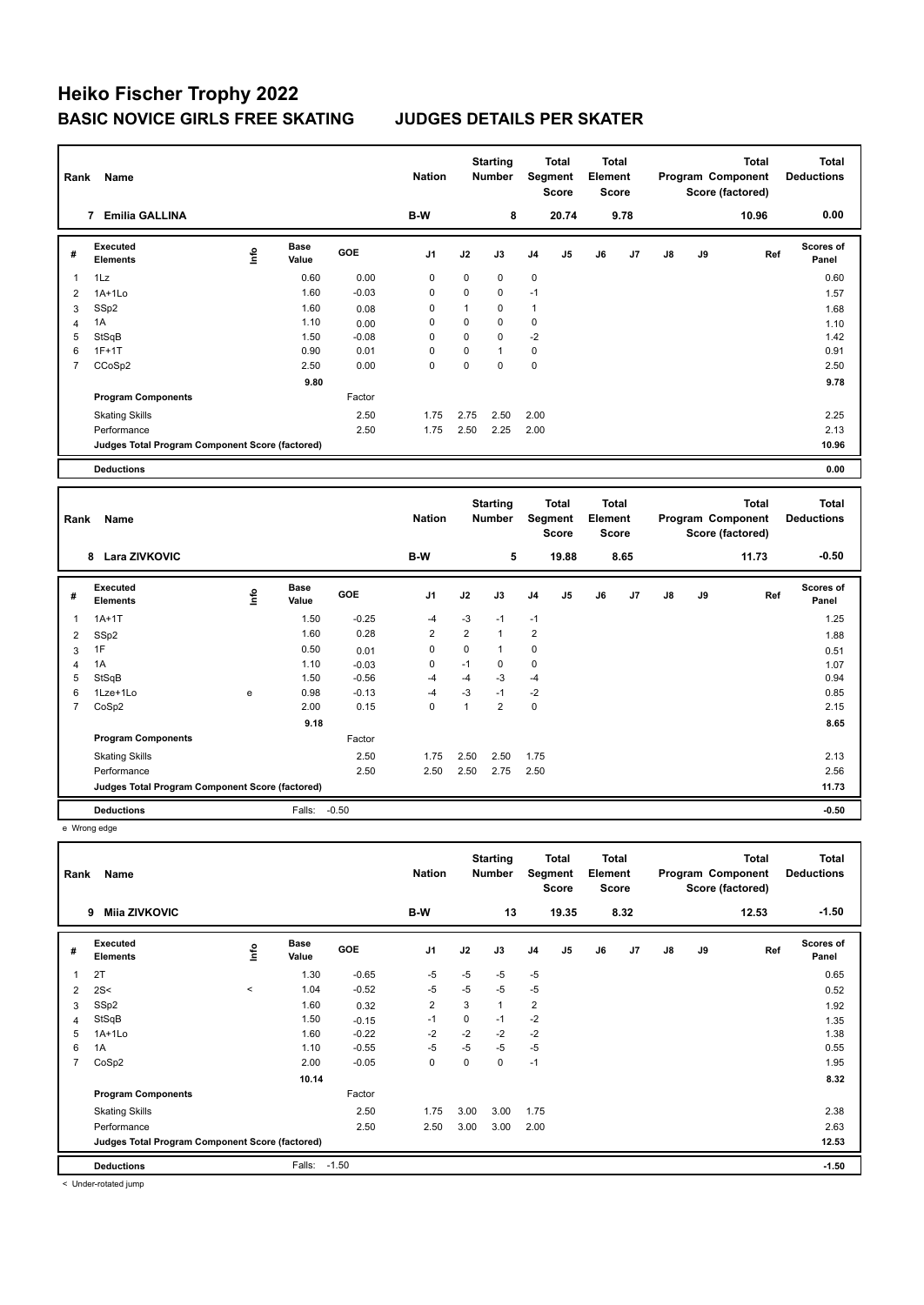| Rank | Name                                            |         |                      |         | <b>Nation</b>  |             | <b>Starting</b><br><b>Number</b> |                | Total<br>Segment<br><b>Score</b> | <b>Total</b><br>Element<br><b>Score</b> |      |               |    | <b>Total</b><br>Program Component<br>Score (factored) | <b>Total</b><br><b>Deductions</b> |
|------|-------------------------------------------------|---------|----------------------|---------|----------------|-------------|----------------------------------|----------------|----------------------------------|-----------------------------------------|------|---------------|----|-------------------------------------------------------|-----------------------------------|
|      | Noemi LISCHNEWSKI<br>10                         |         |                      |         | B-W            |             | 12                               |                | 18.87                            |                                         | 7.76 |               |    | 11.11                                                 | 0.00                              |
| #    | <b>Executed</b><br><b>Elements</b>              | lnfo    | <b>Base</b><br>Value | GOE     | J <sub>1</sub> | J2          | J3                               | J <sub>4</sub> | J <sub>5</sub>                   | J6                                      | J7   | $\mathsf{J}8$ | J9 | Ref                                                   | Scores of<br>Panel                |
| 1    | 1A                                              |         | 1.10                 | $-0.14$ | $-2$           | 0           | $-1$                             | $-2$           |                                  |                                         |      |               |    |                                                       | 0.96                              |
| 2    | SSp1                                            |         | 1.30                 | 0.00    | 0              | 0           | 0                                | 0              |                                  |                                         |      |               |    |                                                       | 1.30                              |
| 3    | $1F+1Lo$                                        |         | 1.00                 | $-0.03$ | $-2$           | 0           | 0                                | 0              |                                  |                                         |      |               |    |                                                       | 0.97                              |
| 4    | $1F+1T$                                         |         | 0.90                 | 0.00    | $-1$           | $\mathbf 0$ | 1                                | 0              |                                  |                                         |      |               |    |                                                       | 0.90                              |
| 5    | 1Lz!                                            |         | 0.60                 | $-0.09$ | $-2$           | $-1$        | $-2$                             | $-1$           |                                  |                                         |      |               |    |                                                       | 0.51                              |
| 6    | CoSp1                                           |         | 1.70                 | 0.00    | 0              | 0           | $\mathbf 0$                      | $\mathbf 0$    |                                  |                                         |      |               |    |                                                       | 1.70                              |
| 7    | StSqB                                           |         | 1.50                 | $-0.08$ | 0              | 0           | 0                                | $-2$           |                                  |                                         |      |               |    |                                                       | 1.42                              |
| 8    | USpB*                                           | $\star$ | 0.00                 | 0.00    |                |             |                                  |                |                                  |                                         |      |               |    |                                                       | 0.00                              |
|      |                                                 |         | 8.10                 |         |                |             |                                  |                |                                  |                                         |      |               |    |                                                       | 7.76                              |
|      | <b>Program Components</b>                       |         |                      | Factor  |                |             |                                  |                |                                  |                                         |      |               |    |                                                       |                                   |
|      | <b>Skating Skills</b>                           |         |                      | 2.50    | 1.75           | 2.75        | 2.25                             | 2.00           |                                  |                                         |      |               |    |                                                       | 2.19                              |
|      | Performance                                     |         |                      | 2.50    | 1.75           | 2.50        | 2.50                             | 2.25           |                                  |                                         |      |               |    |                                                       | 2.25                              |
|      | Judges Total Program Component Score (factored) |         |                      |         |                |             |                                  |                |                                  |                                         |      |               |    |                                                       | 11.11                             |
|      | <b>Deductions</b>                               |         |                      |         |                |             |                                  |                |                                  |                                         |      |               |    |                                                       | 0.00                              |

\* Invalid element ! Not clear edge

| Rank           | Name                                            |      |                      |            | <b>Nation</b>  |      | <b>Starting</b><br><b>Number</b> |                | Total<br>Segment<br>Score | <b>Total</b><br>Element<br><b>Score</b> |                |    |    | <b>Total</b><br>Program Component<br>Score (factored) | <b>Total</b><br><b>Deductions</b> |
|----------------|-------------------------------------------------|------|----------------------|------------|----------------|------|----------------------------------|----------------|---------------------------|-----------------------------------------|----------------|----|----|-------------------------------------------------------|-----------------------------------|
|                | <b>Elisabeth BECKER</b><br>11                   |      |                      |            | B-W            |      | 15                               |                | 18.12                     |                                         | 8.27           |    |    | 9.85                                                  | 0.00                              |
| #              | Executed<br><b>Elements</b>                     | ١nf٥ | <b>Base</b><br>Value | <b>GOE</b> | J <sub>1</sub> | J2   | J3                               | J <sub>4</sub> | J <sub>5</sub>            | J6                                      | J <sub>7</sub> | J8 | J9 | Ref                                                   | Scores of<br>Panel                |
|                | 1A                                              |      | 1.10                 | $-0.30$    | -3             | $-3$ | $-2$                             | $-3$           |                           |                                         |                |    |    |                                                       | 0.80                              |
| 2              | 2S                                              |      | 1.30                 | $-0.20$    | $-2$           | $-1$ | $-1$                             | $-2$           |                           |                                         |                |    |    |                                                       | 1.10                              |
| 3              | 1Lz!+1Lo                                        |      | 1.10                 | $-0.06$    | $-1$           | $-1$ | $-2$                             | $\mathbf 0$    |                           |                                         |                |    |    |                                                       | 1.04                              |
| 4              | CCoSpB                                          |      | 1.70                 | $-0.04$    | -1             | 0    | 0                                | 0              |                           |                                         |                |    |    |                                                       | 1.66                              |
| 5              | StSqB                                           |      | 1.50                 | $-0.15$    | $-2$           | 0    | $\mathbf 0$                      | $-2$           |                           |                                         |                |    |    |                                                       | 1.35                              |
| 6              | 1A                                              |      | 1.10                 | $-0.08$    | $-2$           | 0    | $-1$                             | 0              |                           |                                         |                |    |    |                                                       | 1.02                              |
| $\overline{7}$ | SSp1                                            |      | 1.30                 | 0.00       | 0              | 0    | 0                                | $\pmb{0}$      |                           |                                         |                |    |    |                                                       | 1.30                              |
|                |                                                 |      | 9.10                 |            |                |      |                                  |                |                           |                                         |                |    |    |                                                       | 8.27                              |
|                | <b>Program Components</b>                       |      |                      | Factor     |                |      |                                  |                |                           |                                         |                |    |    |                                                       |                                   |
|                | <b>Skating Skills</b>                           |      |                      | 2.50       | 1.75           | 2.50 | 2.25                             | 1.75           |                           |                                         |                |    |    |                                                       | 2.06                              |
|                | Performance                                     |      |                      | 2.50       | 1.50           | 2.25 | 2.25                             | 1.50           |                           |                                         |                |    |    |                                                       | 1.88                              |
|                | Judges Total Program Component Score (factored) |      |                      |            |                |      |                                  |                |                           |                                         |                |    |    |                                                       | 9.85                              |
|                | <b>Deductions</b>                               |      |                      |            |                |      |                                  |                |                           |                                         |                |    |    |                                                       | 0.00                              |

! Not clear edge

| Rank           | Name                                            |   |                      |            | <b>Nation</b>  |      | <b>Starting</b><br><b>Number</b> | Segment        | Total<br><b>Score</b> | <b>Total</b><br>Element<br><b>Score</b> |      |    |    | <b>Total</b><br>Program Component<br>Score (factored) | <b>Total</b><br><b>Deductions</b> |
|----------------|-------------------------------------------------|---|----------------------|------------|----------------|------|----------------------------------|----------------|-----------------------|-----------------------------------------|------|----|----|-------------------------------------------------------|-----------------------------------|
|                | Alayna LEE<br>12                                |   |                      |            | B-W            |      | 16                               |                | 17.88                 |                                         | 7.62 |    |    | 11.26                                                 | $-1.00$                           |
| #              | Executed<br><b>Elements</b>                     | e | <b>Base</b><br>Value | <b>GOE</b> | J <sub>1</sub> | J2   | J3                               | J <sub>4</sub> | J <sub>5</sub>        | J6                                      | J7   | J8 | J9 | Ref                                                   | <b>Scores of</b><br>Panel         |
| $\mathbf{1}$   | $1A+1Lo$                                        |   | 1.60                 | $-0.55$    | $-5$           | $-5$ | $-5$                             | $-5$           |                       |                                         |      |    |    |                                                       | 1.05                              |
| 2              | 2S                                              |   | 1.30                 | $-0.65$    | -5             | $-5$ | $-5$                             | $-5$           |                       |                                         |      |    |    |                                                       | 0.65                              |
| 3              | CSp1                                            |   | 1.40                 | 0.21       | 2              |      | $\mathbf{1}$                     | $\overline{2}$ |                       |                                         |      |    |    |                                                       | 1.61                              |
| $\overline{4}$ | 1Lz!                                            |   | 0.60                 | $-0.08$    | $-1$           | $-2$ | $-1$                             | $-1$           |                       |                                         |      |    |    |                                                       | 0.52                              |
| 5              | $1F+1T$                                         |   | 0.90                 | $-0.03$    | $-1$           | $-1$ | $\Omega$                         | 0              |                       |                                         |      |    |    |                                                       | 0.87                              |
| 6              | CCoSpB                                          |   | 1.70                 | $-0.17$    | $-2$           | 0    | $-1$                             | $-1$           |                       |                                         |      |    |    |                                                       | 1.53                              |
| $\overline{7}$ | StSqB                                           |   | 1.50                 | $-0.11$    | $-1$           | 0    | 0                                | $-2$           |                       |                                         |      |    |    |                                                       | 1.39                              |
|                |                                                 |   | 9.00                 |            |                |      |                                  |                |                       |                                         |      |    |    |                                                       | 7.62                              |
|                | <b>Program Components</b>                       |   |                      | Factor     |                |      |                                  |                |                       |                                         |      |    |    |                                                       |                                   |
|                | <b>Skating Skills</b>                           |   |                      | 2.50       | 2.00           | 3.00 | 2.50                             | 1.75           |                       |                                         |      |    |    |                                                       | 2.31                              |
|                | Performance                                     |   |                      | 2.50       | 1.75           | 2.75 | 2.50                             | 1.75           |                       |                                         |      |    |    |                                                       | 2.19                              |
|                | Judges Total Program Component Score (factored) |   |                      |            |                |      |                                  |                |                       |                                         |      |    |    |                                                       | 11.26                             |
|                | <b>Deductions</b>                               |   | Falls:               | $-1.00$    |                |      |                                  |                |                       |                                         |      |    |    |                                                       | $-1.00$                           |

! Not clear edge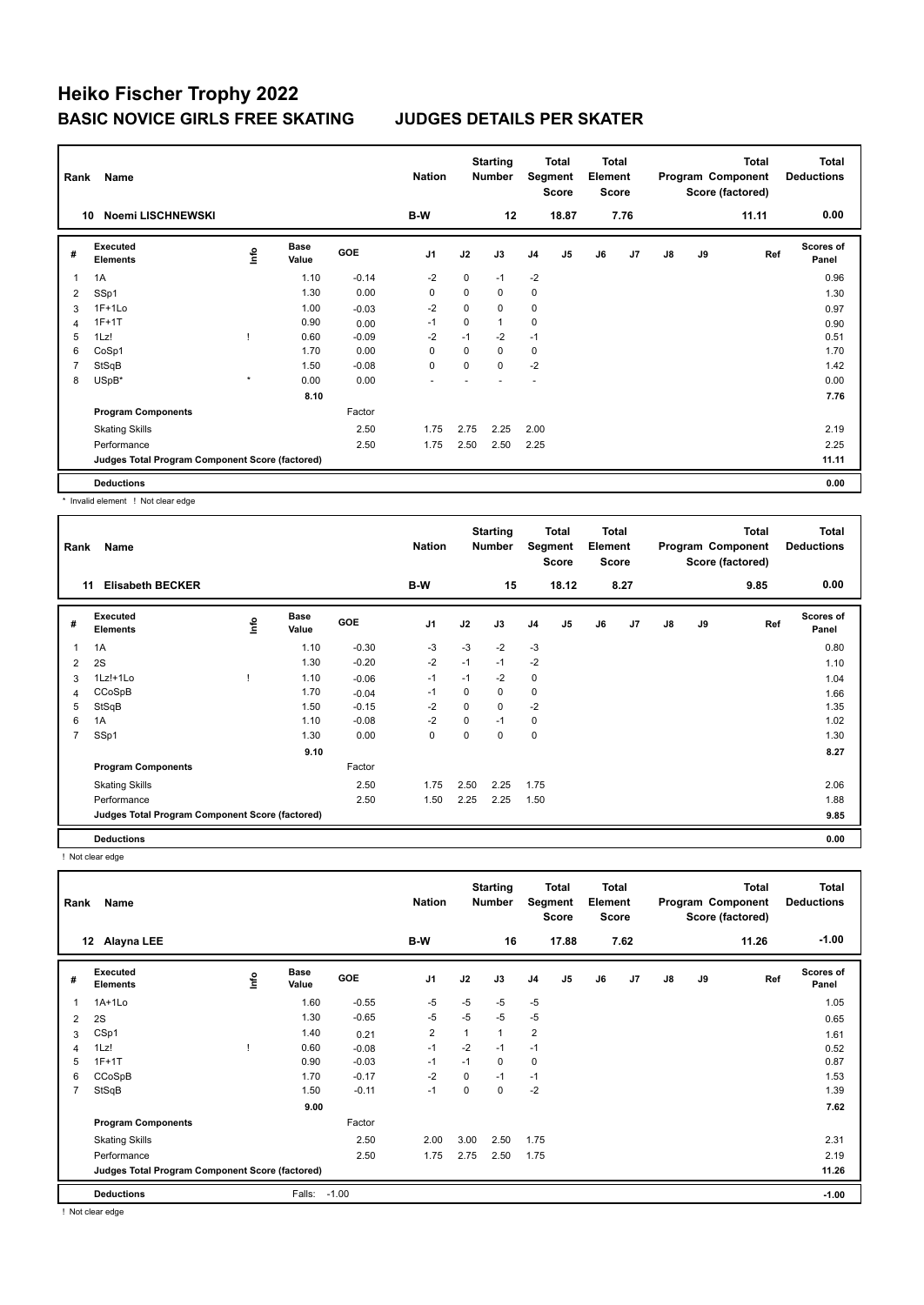| Rank           | Name                                            |         |                      |            | <b>Nation</b>  |             | <b>Starting</b><br><b>Number</b> |                | <b>Total</b><br>Segment<br><b>Score</b> | <b>Total</b><br>Element<br>Score |      |    |    | <b>Total</b><br>Program Component<br>Score (factored) | <b>Total</b><br><b>Deductions</b> |
|----------------|-------------------------------------------------|---------|----------------------|------------|----------------|-------------|----------------------------------|----------------|-----------------------------------------|----------------------------------|------|----|----|-------------------------------------------------------|-----------------------------------|
|                | <b>Audrey Sarah MOSKALYUK</b><br>13             |         |                      |            | B-W            |             | 9                                |                | 17.80                                   |                                  | 6.72 |    |    | 11.58                                                 | $-0.50$                           |
| #              | <b>Executed</b><br><b>Elements</b>              | ١nfo    | <b>Base</b><br>Value | <b>GOE</b> | J <sub>1</sub> | J2          | J3                               | J <sub>4</sub> | J5                                      | J6                               | J7   | J8 | J9 | Ref                                                   | <b>Scores of</b><br>Panel         |
| 1              | $1$ Lze+ $2$ Lo<<                               | <<      | 0.98                 | $-0.25$    | -5             | $-5$        | $-5$                             | $-5$           |                                         |                                  |      |    |    |                                                       | 0.73                              |
| $\overline{2}$ | 1A                                              |         | 1.10                 | $-0.25$    | $-2$           | $-2$        | $-2$                             | $-3$           |                                         |                                  |      |    |    |                                                       | 0.85                              |
| 3              | 2Sq                                             | q       | 1.30                 | $-0.29$    | -3             | $-3$        | $-2$                             | $-1$           |                                         |                                  |      |    |    |                                                       | 1.01                              |
| 4              | SSp2                                            |         | 1.60                 | 0.00       | 0              | $\mathbf 0$ | $\mathbf 0$                      | $\mathbf 0$    |                                         |                                  |      |    |    |                                                       | 1.60                              |
| 5              | StSqB                                           |         | 1.50                 | $-0.08$    | 0              | 0           | 0                                | $-2$           |                                         |                                  |      |    |    |                                                       | 1.42                              |
| 6              | $1A+2T<<$                                       | <<      | 1.50                 | $-0.39$    | $-4$           | $-4$        | $-2$                             | $-4$           |                                         |                                  |      |    |    |                                                       | 1.11                              |
| 7              | $CSp*$                                          | $\star$ | 0.00                 | 0.00       | ٠              |             |                                  | ٠              |                                         |                                  |      |    |    |                                                       | 0.00                              |
|                |                                                 |         | 7.98                 |            |                |             |                                  |                |                                         |                                  |      |    |    |                                                       | 6.72                              |
|                | <b>Program Components</b>                       |         |                      | Factor     |                |             |                                  |                |                                         |                                  |      |    |    |                                                       |                                   |
|                | <b>Skating Skills</b>                           |         |                      | 2.50       | 2.25           | 2.75        | 2.00                             | 1.75           |                                         |                                  |      |    |    |                                                       | 2.19                              |
|                | Performance                                     |         |                      | 2.50       | 2.50           | 2.75        | 2.25                             | 2.25           |                                         |                                  |      |    |    |                                                       | 2.44                              |
|                | Judges Total Program Component Score (factored) |         |                      |            |                |             |                                  |                |                                         |                                  |      |    |    |                                                       | 11.58                             |
|                | <b>Deductions</b>                               |         | Falls:               | $-0.50$    |                |             |                                  |                |                                         |                                  |      |    |    |                                                       | $-0.50$                           |

<< Downgraded jump \* Invalid element e Wrong edge q Jump landed on the quarter

| Rank | Name                                            |    |                      |         | <b>Nation</b>  |      | <b>Starting</b><br><b>Number</b> |                | Total<br>Segment<br><b>Score</b> | Total<br>Element<br><b>Score</b> |                |    |    | <b>Total</b><br>Program Component<br>Score (factored) | <b>Total</b><br><b>Deductions</b> |
|------|-------------------------------------------------|----|----------------------|---------|----------------|------|----------------------------------|----------------|----------------------------------|----------------------------------|----------------|----|----|-------------------------------------------------------|-----------------------------------|
|      | 14<br><b>Amelie LIPS</b>                        |    |                      |         | B-W            |      | 14                               |                | 17.79                            |                                  | 7.49           |    |    | 10.30                                                 | 0.00                              |
| #    | <b>Executed</b><br><b>Elements</b>              | ١m | <b>Base</b><br>Value | GOE     | J <sub>1</sub> | J2   | J3                               | J <sub>4</sub> | J <sub>5</sub>                   | J6                               | J <sub>7</sub> | J8 | J9 | Ref                                                   | <b>Scores of</b><br>Panel         |
| 1    | $1F+1T$                                         |    | 0.90                 | $-0.01$ | 0              | 0    | 0                                | $-1$           |                                  |                                  |                |    |    |                                                       | 0.89                              |
| 2    | 1Lz+1Lo                                         |    | 1.10                 | 0.00    | 0              | 0    | $\Omega$                         | 0              |                                  |                                  |                |    |    |                                                       | 1.10                              |
| 3    | 1A                                              |    | 1.10                 | $-0.19$ | $-2$           | $-2$ | $-1$                             | $-2$           |                                  |                                  |                |    |    |                                                       | 0.91                              |
| 4    | SSp1                                            |    | 1.30                 | $-0.07$ | 0              | $-1$ | 0                                | $-1$           |                                  |                                  |                |    |    |                                                       | 1.23                              |
| 5    | StSqB                                           |    | 1.50                 | $-0.19$ | 0              | $-1$ | $-1$                             | -3             |                                  |                                  |                |    |    |                                                       | 1.31                              |
| 6    | 1F!                                             |    | 0.50                 | $-0.06$ | $-2$           | $-2$ | $-1$                             | 0              |                                  |                                  |                |    |    |                                                       | 0.44                              |
| 7    | CCoSpB                                          |    | 1.70                 | $-0.09$ | $-1$           | 0    | 0                                | $-1$           |                                  |                                  |                |    |    |                                                       | 1.61                              |
|      |                                                 |    | 8.10                 |         |                |      |                                  |                |                                  |                                  |                |    |    |                                                       | 7.49                              |
|      | <b>Program Components</b>                       |    |                      | Factor  |                |      |                                  |                |                                  |                                  |                |    |    |                                                       |                                   |
|      | <b>Skating Skills</b>                           |    |                      | 2.50    | 2.25           | 2.50 | 2.00                             | 1.50           |                                  |                                  |                |    |    |                                                       | 2.06                              |
|      | Performance                                     |    |                      | 2.50    | 2.00           | 2.25 | 2.25                             | 1.75           |                                  |                                  |                |    |    |                                                       | 2.06                              |
|      | Judges Total Program Component Score (factored) |    |                      |         |                |      |                                  |                |                                  |                                  |                |    |    |                                                       | 10.30                             |
|      | <b>Deductions</b>                               |    |                      |         |                |      |                                  |                |                                  |                                  |                |    |    |                                                       | 0.00                              |

! Not clear edge

| Rank                                            | Name                        |      |                      |         | <b>Nation</b>  |      | <b>Starting</b><br><b>Number</b> |                | <b>Total</b><br>Segment<br><b>Score</b> | <b>Total</b><br>Element<br><b>Score</b> |      |               |      | <b>Total</b><br>Program Component<br>Score (factored) | <b>Total</b><br><b>Deductions</b> |
|-------------------------------------------------|-----------------------------|------|----------------------|---------|----------------|------|----------------------------------|----------------|-----------------------------------------|-----------------------------------------|------|---------------|------|-------------------------------------------------------|-----------------------------------|
|                                                 | <b>Ylvie STURM</b><br>15    |      |                      |         | B-W            |      | 1                                |                | 16.81                                   |                                         | 7.75 |               |      | 9.06                                                  | 0.00                              |
| #                                               | Executed<br><b>Elements</b> | ١nf٥ | <b>Base</b><br>Value | GOE     | J <sub>1</sub> | J2   | J3                               | J <sub>4</sub> | J5                                      | J6                                      | J7   | $\mathsf{J}8$ | J9   | Ref                                                   | <b>Scores of</b><br>Panel         |
| 1                                               | $1A+1T$                     |      | 1.50                 | $-0.08$ | $-1$           | $-2$ | $\mathbf 0$                      | $\mathbf 0$    |                                         |                                         |      |               |      |                                                       | 1.42                              |
| 2                                               | 1A                          |      | 1.10                 | 0.03    | $\pmb{0}$      | $-1$ | $\overline{2}$                   | $\pmb{0}$      |                                         |                                         |      |               |      |                                                       | 1.13                              |
| 3                                               | CCoSpBV                     |      | 1.28                 | $-0.13$ | $-1$           | $-1$ | $-1$                             | $-1$           |                                         |                                         |      |               |      |                                                       | 1.15                              |
| 4                                               | 1F                          |      | 0.50                 | 0.00    | 0              | 0    | 0                                | 0              |                                         |                                         |      |               |      |                                                       | 0.50                              |
| 5                                               | 1Lz+1Lo                     |      | 1.10                 | $-0.06$ | $\pmb{0}$      | $-1$ | $-2$                             | $-1$           |                                         |                                         |      |               |      |                                                       | 1.04                              |
| 6                                               | StSqB                       |      | 1.50                 | $-0.19$ | $-1$           | $-2$ | 0                                | $-2$           |                                         |                                         |      |               |      |                                                       | 1.31                              |
| $\overline{7}$                                  | SSp1                        |      | 1.30                 | $-0.10$ | $-2$           | 0    | 0                                | $-1$           |                                         |                                         |      |               |      |                                                       | 1.20                              |
|                                                 |                             |      | 8.28                 |         |                |      |                                  |                |                                         |                                         |      |               |      |                                                       | 7.75                              |
|                                                 | <b>Program Components</b>   |      |                      | Factor  |                |      |                                  |                |                                         |                                         |      |               |      |                                                       |                                   |
|                                                 | <b>Skating Skills</b>       |      |                      | 2.50    | 1.75           | 2.25 | 1.75                             | 1.50           |                                         |                                         |      |               |      |                                                       | 1.81                              |
|                                                 | Performance                 |      |                      | 2.50    | 1.50           | 2.00 | 2.00                             | 1.75           |                                         |                                         |      |               |      |                                                       | 1.81                              |
| Judges Total Program Component Score (factored) |                             |      |                      |         |                |      |                                  |                |                                         |                                         |      |               | 9.06 |                                                       |                                   |
|                                                 | <b>Deductions</b>           |      |                      |         |                |      |                                  |                |                                         |                                         |      |               |      |                                                       | 0.00                              |